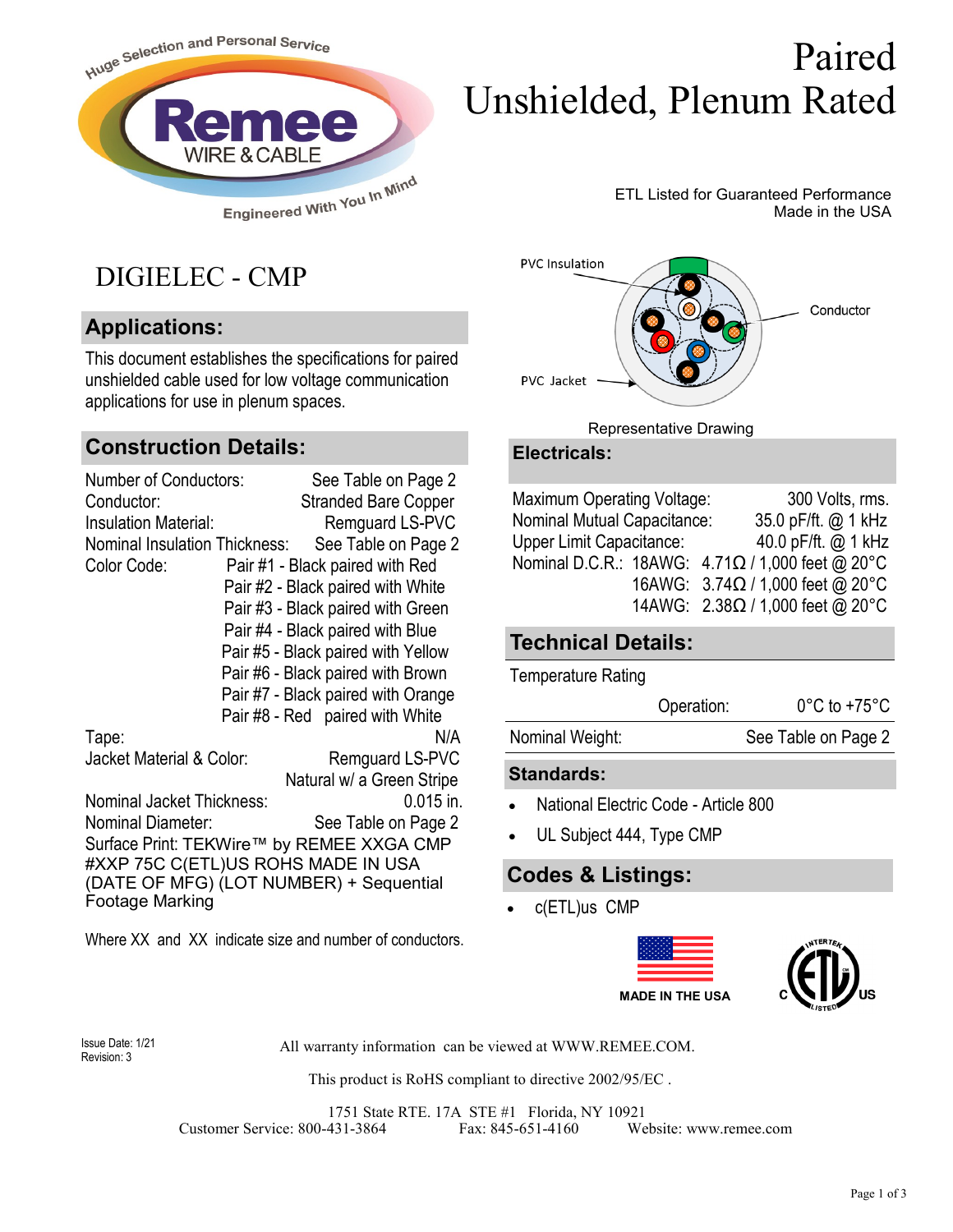

# Paired Unshielded, Plenum Rated

ETL Listed for Guaranteed Performance Made in the USA

## Part No.: DIGIELEC - CMP

| <b>Part Number</b> | <b>Construction</b> | # of<br>Cond. | Insul.<br>Wall | Jkt.<br>Wall | <b>Dia</b><br>(in) | Weight<br>(lb/Mft) |
|--------------------|---------------------|---------------|----------------|--------------|--------------------|--------------------|
| 2P18RRM1WE         | 2PR 18 AWG          | 4             | 0.012          | 0.015        | 0.241              | 34                 |
| 4P18RRM1WE         | 4PR 18 AWG          | 8             | 0.012          | 0.015        | 0.322              | 61                 |
| 6P18RRM1WE         | 6PR 18 AWG          | 12            | 0.012          | 0.015        | 0.380              | 85                 |
| 8P18RRM1WE         | 8PR 18 AWG          | 16            | 0.012          | 0.015        | 0.446              | 117                |
| 2P16RRM1WE         | 2PR 16 AWG          | 4             | 0.016          | 0.015        | 0.282              | 52                 |
| 3P16RRM1WE         | 3PR 16 AWG          | 6             | 0.016          | 0.015        | 0.317              | 66                 |
| 4P16RRM1WE         | 4PR 16 AWG          | 8             | 0.016          | 0.015        | 0.375              | 97                 |
| 6P16RRM1WE         | 6PR 16 AWG          | 12            | 0.016          | 0.015        | 0.454              | 134                |
| 8P16RRM1WE         | 8PR 16 AWG          | 16            | 0.016          | 0.015        | 0.530              | 184                |
| 2P14RRM1WE         | <b>2PR 14 AWG</b>   | 4             | 0.016          | 0.015        | 0.337              | 73                 |
| 3P14RRM1WE         | 3PR 14 AWG          | 6             | 0.016          | 0.015        | 0.383              | 90                 |
| 4P14RRM1WE         | <b>4PR 14 AWG</b>   | 8             | 0.016          | 0.015        | 0.446              | 122                |
| 6P14RRM1WE         | 6PR 14 AWG          | 12            | 0.016          | 0.015        | 0.529              | 172                |
| 8P14RRM1WE         | 8PR 14 AWG          | 16            | 0.016          | 0.015        | 0.611              | 231                |



Revision: 3

All warranty information can be viewed at WWW.REMEE.COM. Issue Date: 1/21

This product is RoHS compliant to directive 2002/95/EC .

1751 State RTE. 17A STE #1 Florida, NY 10921<br>431-3864 Fax: 845-651-4160 We Customer Service: 800-431-3864 Fax: 845-651-4160 Website: www.remee.com